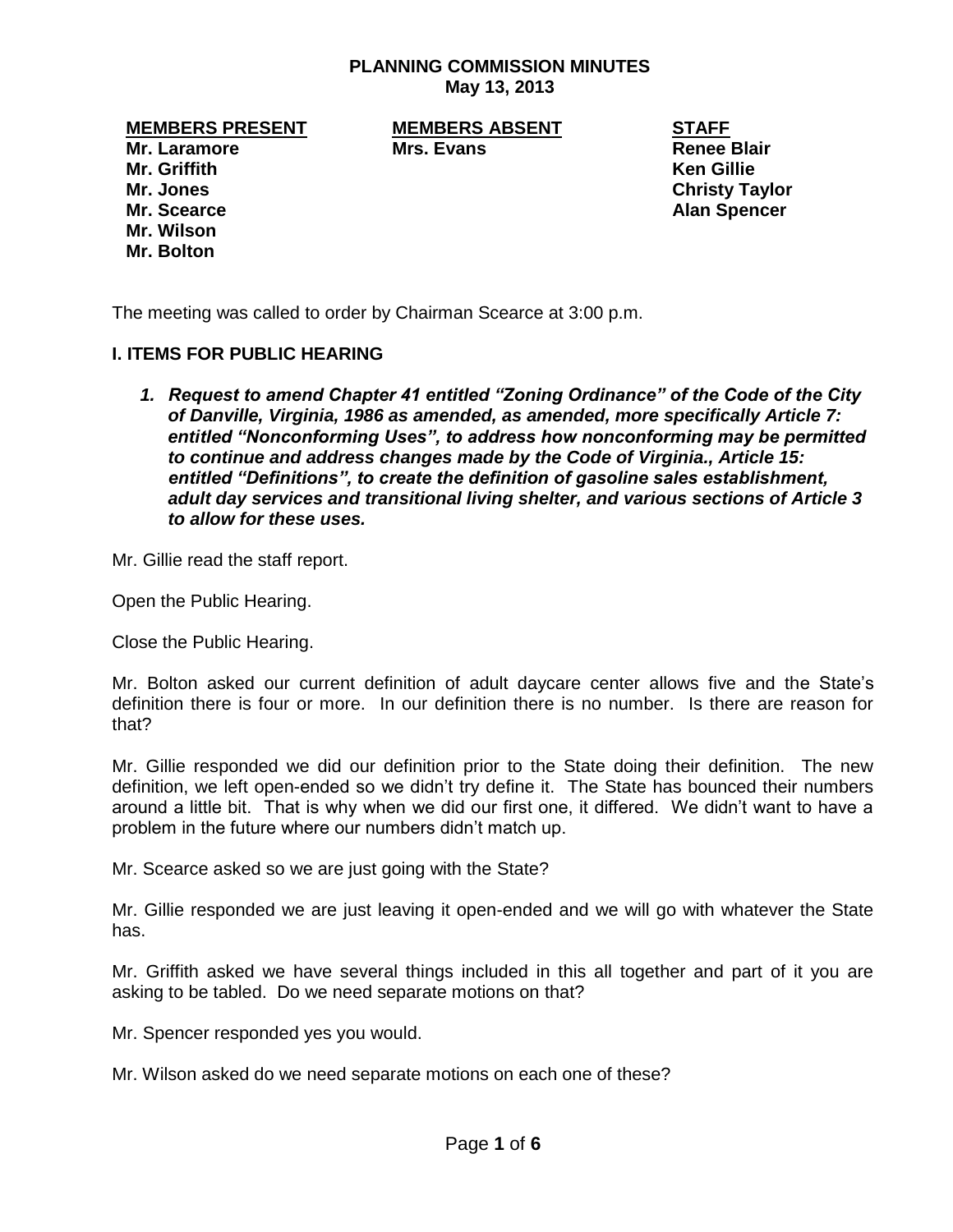Mr. Gillie responded you should be able to do a motion on the tabling if it is to the changes on the 15.2-2307 non-conforming. The gasoline sales establishment definition, the transitional office, and the adult day services, you should have three motions on those.

**Mr. Griffith made a motion to table the proposed changes regarding Section 15.2-2307. Mr. Bolton seconded the motion. The motion was approved by a 6-0 vote.** 

**Mr. Griffith made a motion to recommend approval of amending Chapter 41 definitions excluding 15.2-2307 as recommended by staff. Mr. Jones seconded the motion. The motion was approved by a 6-0 vote.** 

**Mr. Griffith made a motion to recommend approval of Districts under approved definitions as recommended by staff. Mr. Jones seconded the motion. The motion was approved by a 6-0 vote.** 

- *2. Rezoning Application PLRZ20130000137, filed by Thomas Stump on behalf of First Piedmont Corporation, requesting to amend the Year 2020 Land Use Plan from SSR, Suburban Single-Family Residential to ED, Economic Development and to rezone from HR-C, Highway Retail Commercial to LED-I, Light Economic Development Industrial, 159 and 193 Wilderness Lane and vacant parcels ID #77051,#77043 and #77054 , otherwise known as Grid 4719, Block 001, Parcel's 000002, 000004, 000005, 000006 and Parcel 000008 of the City of Danville, Virginia, Zoning District Map, respectively. The applicant is proposing to rezone the property so that he may operate a gasoline sales establishment with servicing of heavy equipment.*
- *3. Special use Permit Application PLSUP20130000138, filed by Thomas Stump on behalf of First Piedmont Corporation, requesting a Special Use Permit to operate a facility to service heavy equipment in accordance with Article 3O; Section C, Item 8 of the Code of the City of Danville, Virginia, 1986, as amended, at 159 and 193 Wilderness Lane and vacant parcels ID #77051,#77043 and #77054 , otherwise known as Grid 4719, Block 001, Parcel's 000002, 000004, 000005, 000006 and Parcel 000008 of the City of Danville, Virginia, Zoning District Map, respectively. The applicant is proposing to rezone the property so that he may operate a gasoline sales establishment with servicing of heavy equipment.*

Ms. Blair read the staff report. Sixteen notices were sent to surrounding property owners within 300 feet of the subject property. Five responses were not opposed. One response was opposed.

Open the Public Hearing.

Present on behalf of the request was Mr. Tommy Stump, President of First Piedmont Corporation, Mr. Ben Davenport, Chairman, and Mr. Shawn Harden of Dewberry. Mr. Stump stated I want to give you a basic summary of what we are doing and answer any questions that you have. We are looking at relocating our trucks and our truck fueling to this location on 58E across from Sellers Brothers Construction and to begin the process of converting our trucks from diesel fuel to natural gas. Our choice in this site was the availability and access to the City's natural gas fuel line, which we would be a customer of in purchasing the natural gas. We would simply purchase the fuel and then compress it at a station built and designed to compress it and then transfer that fuel into the trucks. Phase I of the project will be converting eight trucks. We will actually buy new CNG trucks. That is our hopes and plans for the site. We hope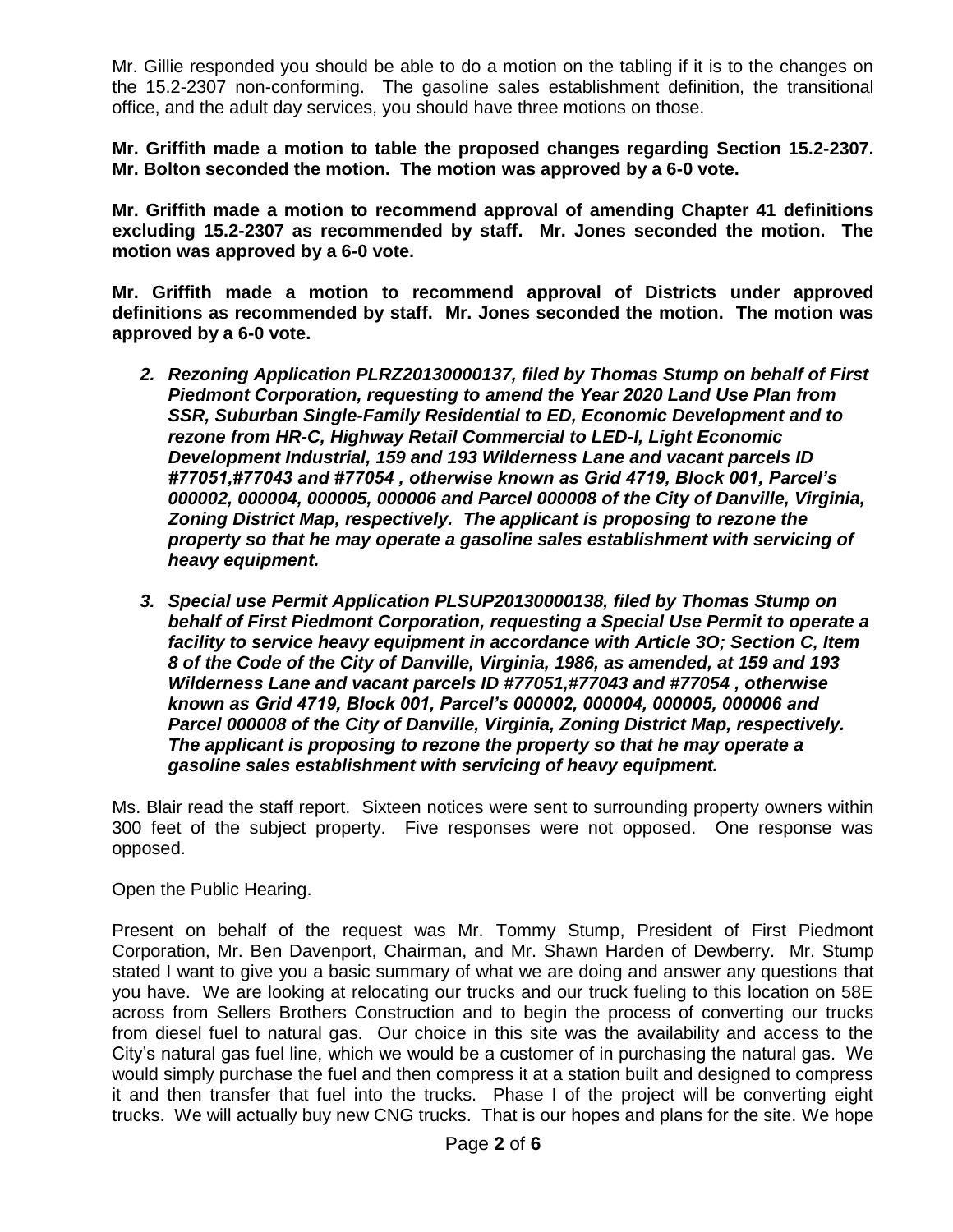to fuel our trucks there and as Ms. Blair mentioned in the staff report, eventually relocate our shop there for maintaining these trucks. I will be glad to answer any questions.

Mr. Jones asked will it be just for your trucks only? If a truck comes into town and needs fuel will they be able to purchase any?

Mr. Stump responded good question. I have been asked that a lot by people interested in the project. Currently it is what we call a time fill. The trucks are hooked up and filled up over time. Retail would require tank storage and the ability to fast fuel. At this point in time it is strictly for fueling our fleet. There is a possibility, say if the City of Danville wanted to convert a bus or something until they got a fueling station built, we could fuel a bus or a refuse truck for them on a time fill.

Mr. Griffith stated I worked for the State and drove a car that ran off of compressed natural gas and the closest place I could fill up was Richmond. Something like that would be beneficial.

Mr. Stump stated that is something that certainly could be addressed in another phase. That is one of the concerns we had, if the compressor went bad what our back up plan would be. The compressor station that we are looking at has duel compressors, so if one goes down we would still have one up and operating and have storage on our trucks for a couple days. It is kind of on the cutting edge, but there seems to be a lot of people in the area that are interested in converting to natural gas, which is a clean domestic product. We hope to see some other folks in the City begin that process.

Close the Public Hearing.

**Mr. Bolton made a motion to recommend approval of PLRZ20130000137 as submitted. Mr. Griffith seconded the motion. The motion was approved by a 5-0-1 vote (Mr. Laramore Abstained).** 

**Mr. Griffith made a motion to recommend approval of PLSUP20130000138 as submitted. Mr. Jones seconded the motion. The motion was approved by a 5-0-1 vote (Mr. Laramore Abstained).**

*4. Special Use Permit Application PLSUP20130000136, filed by Scott Layne, requesting a Special Use Permit to operate an indoor commercial recreation facility in accordance with Article 3.N; Section C, Item 4 of the Code of the City of Danville, Virginia, 1986, as amended, at 211 Nor Dan Drive, Suite 1130, otherwise known as Grid 1808, Block 004, Parcel 000077 of the City of Danville, Virginia, Zoning District Map. The applicant is proposing to operate an indoor commercial recreation facility that consists of inflatables, children's activities and a snack bar.* 

Ms. Blair read the staff report. Seventy-three notices were sent to surrounding property owners within 300 feet of the subject property. Thirteen responses were not opposed. One response was opposed.

Open the Public Hearing.

Present on behalf of the request was Mr. Scott Layne. Mr. Layne stated I just wanted to introduce myself. I know Renee did a great job explaining what we are all about. We were located very successfully in Danville Mall for a year and a half. Unfortunately we were one of the numerous local businesses that had to relocate. With our business, we are entertainment,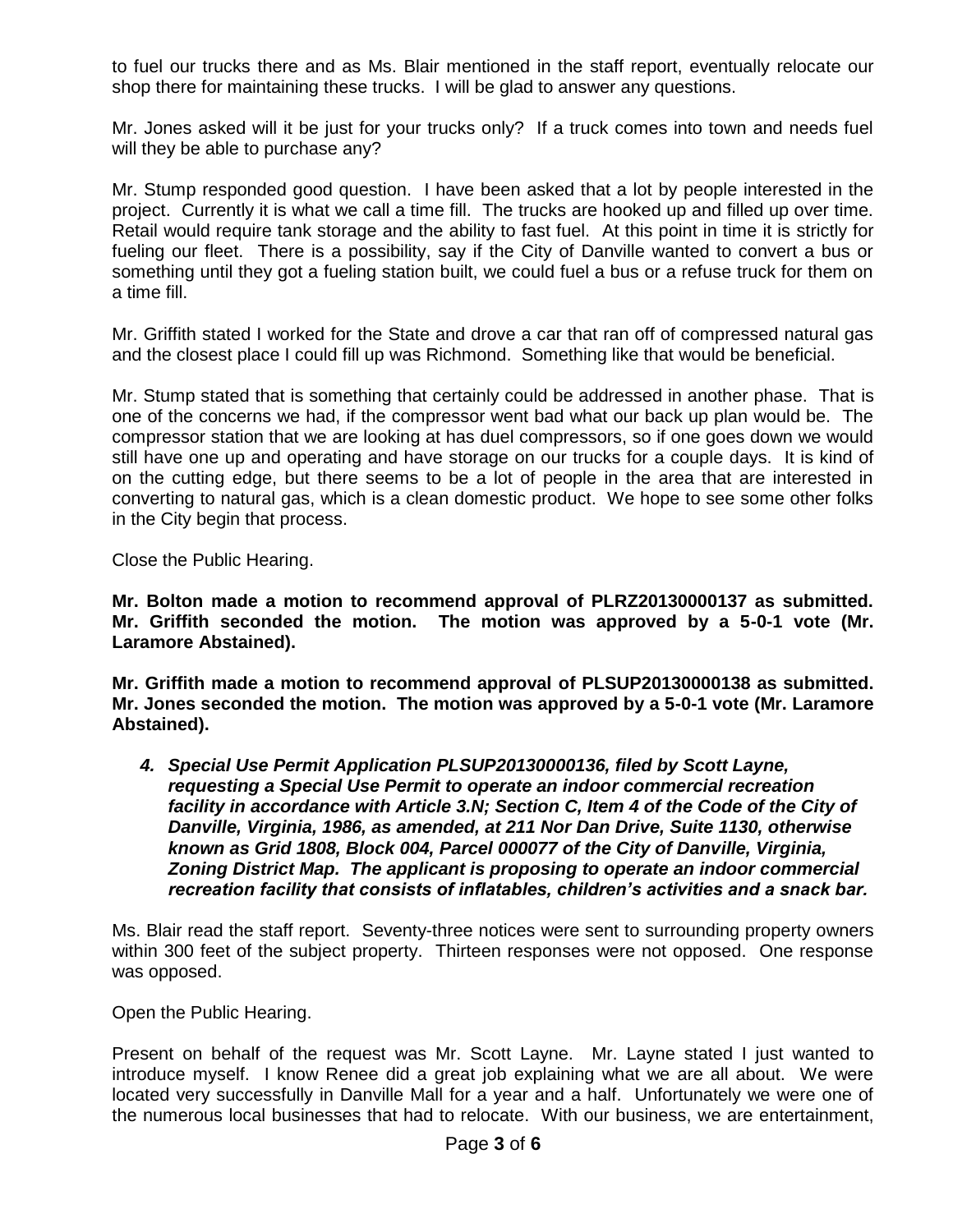so we have to go through a much longer process than some of the other businesses. Just to give you a little idea of what we had at Piedmont Mall, we had 8,000 square feet. Where we will be moving to now, we will grow to 16,000 square feet. We are looking at the same type of line up as what we had at Mega Bounce in the Mall just expanding everything. There will be an indoor inflatable area for children. When we expand we will have an exclusive preschool area. We will have private party rooms. We will expand our carnival games and arcade area. Since it was an old gym we will have much larger restrooms as well. Can I answer any questions for you?

Close the Public Hearing.

Mr. Griffith asked you stated that one person objected. Did they state any reason?

Ms. Blair responded no. There were no comments.

Mr. Wilson asked are the hours acceptable to you that staff has put as a condition?

Mr. Layne responded these were our hours at Piedmont Mall. This is what I recommended to Nor Dan. Mondays and Tuesdays were by appointments only. Wednesday through Sunday was 12:00-9:00. Does that fit in? When we are not open we are available for private parties. Other than that, we definitely adhere to those hours.

**Mr. Wilson made a motion to recommend approval of PLSUP20130000136 with conditions per staff. Mr. Griffith seconded the motion. The motion was approved by a 6-0 vote.**

*5. Special Use Permit Application PLSUP20130000139, filed by Alfrieta Bennett-Reaves, requesting a Special Use Permit to operate a transitional living shelter in accordance with Article 3.E; Section C, Item 25 of the Code of the City of Danville, Virginia, 1986, as amended, at 341 Holbrook Street, otherwise known as Grid 1716, Block 023, Parcel 000020 of the City of Danville, Virginia, Zoning District Map. The applicant is proposing to a transitional living facility at this location.* 

Ms. Blair read the staff report. Forty-one notices were sent to surrounding property owners within 300 feet of the subject property. Eight responses were not opposed. Eight responses were opposed.

Open the Public Hearing.

Present on behalf of the request was Ms. Alfrieta Bennett-Reaves. Ms. Bennett-Reaves stated I just want to detail transitional. What we are asking for are battered women and/or battered women and their children, not for general homeless. The property next to us, I have spoken with the owner about parking. Any questions?

Mr. Scearce asked do you feel like you agree with staff's conditions?

Ms. Bennett-Reaves responded yes. We have formed a ministry. The name of the ministry is Present Help Ministries. We are incorporated and have already applied for the EIN. We are working on the 501C3. Everything that he said, I know I can comply with because I met with the Kenny before I got started. Do we have to have the handicap before we start to house people?

Mr. Gillie responded yes. It is a Federal requirement to have handicap accessibility. You have to meet those requirements before you can have folks inside.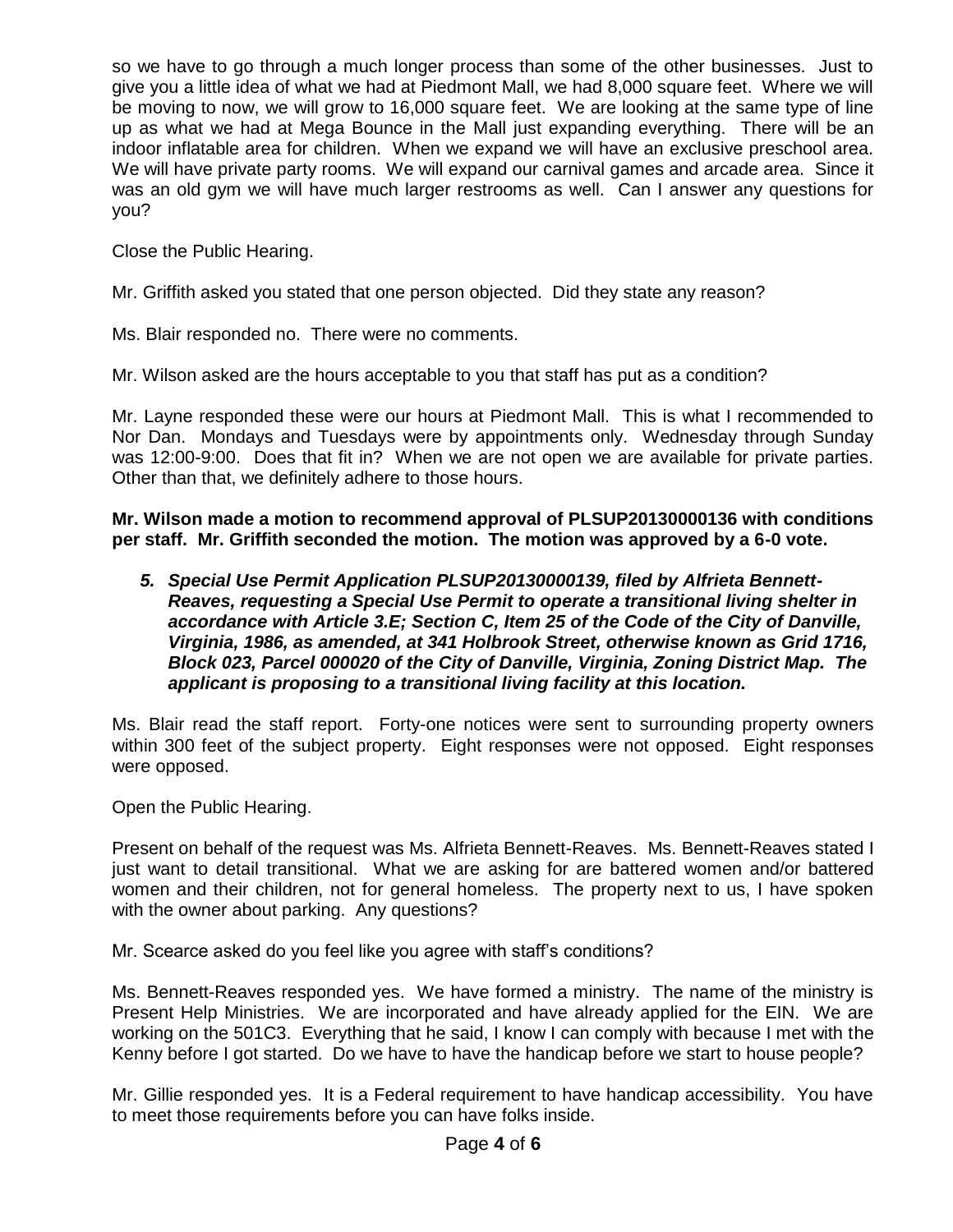Mr. Laramore asked how many people? Do you serve one family at a time?

Ms. Bennett-Reaves responded no, sir. Did you say two bathrooms or three?

Ms. Blair responded I have listed two full baths.

Ms. Bennett-Reaves stated there are three. When I met with the City, they said because of the size we could house up to 16 persons at one time.

Mr. Laramore asked four bedrooms?

Ms. Bennett-Reaves responded really it would be five bedrooms.

Mr. Jones asked who makes the call as to what family goes in? Is this strictly through the ministry? Can a mother walk up and say "I am having trouble with my husband. Can we stay here a couple nights?"

Ms. Bennett-Reaves responded we want to register. I have spoken with Sheriff Mondul and I am supposed to meet with him. We want to register with the Department of Social Services and the Police Department, because we want a genuine emergency. I have no way of proving that someone just walking up has an emergency. I only want it for battered women and/or battered women and their children. I knew of persons who had abused Doves. They were young people, single people who didn't pay their rent and had been evicted. We don't want that. We only want domestic violence.

Mr. Griffith asked how many parking spaces are required? There are three and I think you indicated that you could use parking over at the old Cunningham-Huges property.

Ms. Bennett-Reaves responded yes, sir. I met with Mrs. Hughes and she told me that she would put it in writing that they didn't have a problem with us doing that. I had a resident today call me because I heard her say eight opposed, but a lot of them were confused with the word transitional. They didn't know who and what type of people we were talking about. The invited me to come to the neighborhood meeting on Saturday morning. I have agreed to do that so I can explain to them in detail what we want to do.

Mr. Griffith stated it says prior to the operation, an inspection by the Fire Marshall has to be completed, so all of these things would need to be done prior to the operation.

Mr. Gillie stated correct.

Mr. Griffith stated the reason I am asking this is because we did have a home that had a fire and it was just fortunate that nobody was injured or killed. I do want to see all of these things done before. I was over there today and I noticed that art of the back of the building has been boarded up.

Ms. Bennett-Reaves asked at our place?

Mr. Griffith responded yes. There is a window in the back that has a piece of plywood in it.

Ms. Bennett-Reaves stated that is because someone had broken out a window and we put a new replacement window in. We boarded it so they couldn't throw rocks and break it and again.